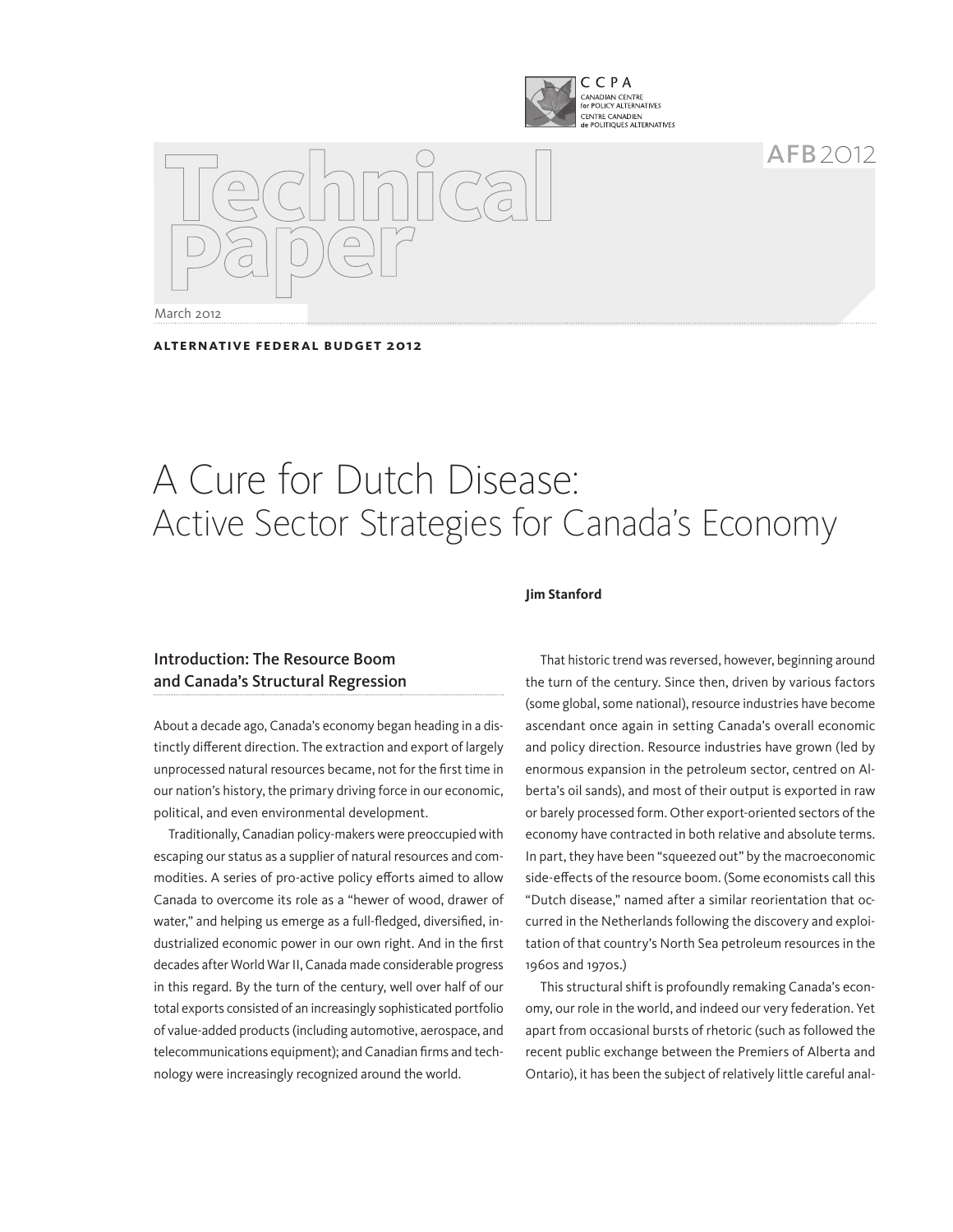ysis. Moreover, while powerful market forces have certainly contributed to Canada's increasing resource-dependence, this remaking of the national economy is by no means inevitable or "natural." Canadians should think carefully about the costs and benefits of this historic shift in our national economic direction, and make the most of our ability to influence the course of our own economic destiny.

A number of key economic indicators testify to this conclusion that Canada's economy has been heading in a very different structural direction:

- • Natural resource production and export has expanded strongly—especially petroleum, and especially from Alberta's oil sands.
- Manufacturing output and employment has sharply declined. Some 600,000 Canadian manufacturing jobs have disappeared since the turn of the century.
- Canada's currency has appreciated dramatically, rising 60 percent in value against its U.S. counterpart over the last decade.
- Canada's overall trade balance has deteriorated. The growth of resource exports has been inadequate to offset the decline in other exports (such as manufacturing, tourism, and services).
- The economy has experienced a broad shift from tradable to non-tradable sectors, so that exports in general constitute a significantly smaller share of total production than a decade ago.1 This both reflects, and reinforces, the deterioration in national trade performance.
- The shift to non-tradable sectors, the loss of high-productivity manufacturing jobs, and the structural deterioration in our exports have all contributed to the worst decade of productivity growth in Canada's postwar history.
- Economic and fiscal gaps within Canada have widened considerably. In 2005, Newfoundland's GDP per capita exceeded the Canadian average for the first time in history—and the next year, Ontario's fell below the national average, also for the first time in history. Since 2006, then, there have been three "have" provinces: those which produce oil (Alberta, Saskatchewan, and Newfoundland & Labrador). All other provinces are "have-not" provinces, and the erosion of national fiscal federalism (due to simultaneous reductions in federal social programs, transfers, and taxes) has meant

that those interprovincial gaps are showing up increasingly in major differences in economic and social conditions.

The appreciation of the currency is both a consequence of this resource-led reorientation of Canada's economy, and reinforces the broad structural trend. International organizations (like the Organization for Economic Cooperation and Development<sup>2</sup>) estimate that the "fair value" of Canada's currency is about 81 cents U.S. (according to purchasing power parity, or PPP, standards). In the 1990s, Canada's currency traded for well under this level, making Canadian costs and the prices of Canadian-made products and services seem highly attractive to international consumers and investors. As currency traders came to associate Canada's currency with the price of oil (rightly or wrongly), however, this advantage was lost. The dollar began to rise quickly, shooting through its PPP benchmark, and reached par with the U.S. dollar by 2007, where it has fluctuated since. At that level, our currency trades at about 25% more than its PPP fair value—which means that Canadian-made products and services seem 25% "too expensive" relative to their actual value. This has negatively impacted manufacturing, but also every other non-resource traded industry (including tourism, and tradable services like transportation and business services). Indeed, some non-manufacturing export-oriented sectors (like tourism) have been harder-hit by the dollar's overvaluation than manufacturing. Claims that the effect of overvaluation will disappear over time as companies "adjust" (including by investing in more capital equipment) have not been borne out. Only resource industries have been largely insulated from the impacts of the dollar's overvaluation. The dollar is the most important channel through which "Dutch disease" symptoms are felt, but it is not the only channel.<sup>3</sup>

Obviously, significant economic opportunities have been generated by the surge in resource extraction and export industries in Canada. The petroleum extraction industry directly employed 54,000 Canadians in 2011 — up 18,000 since 2000. Directly, then, the oil and gas sector's expansion offset only 3 percent of the net jobs lost in manufacturing in the same period. Indirectly, of course, there are other spin-off opportunities — concentrated most visibly in oil-producing regions, but some of which are experienced more broadly across the country. Those opportunities, however, must be measured against the costs and consequences of the resource boom, including its economic, social, and environmental side-effects. Given the overall deterioration in labour market, productivity, and international trade indicators that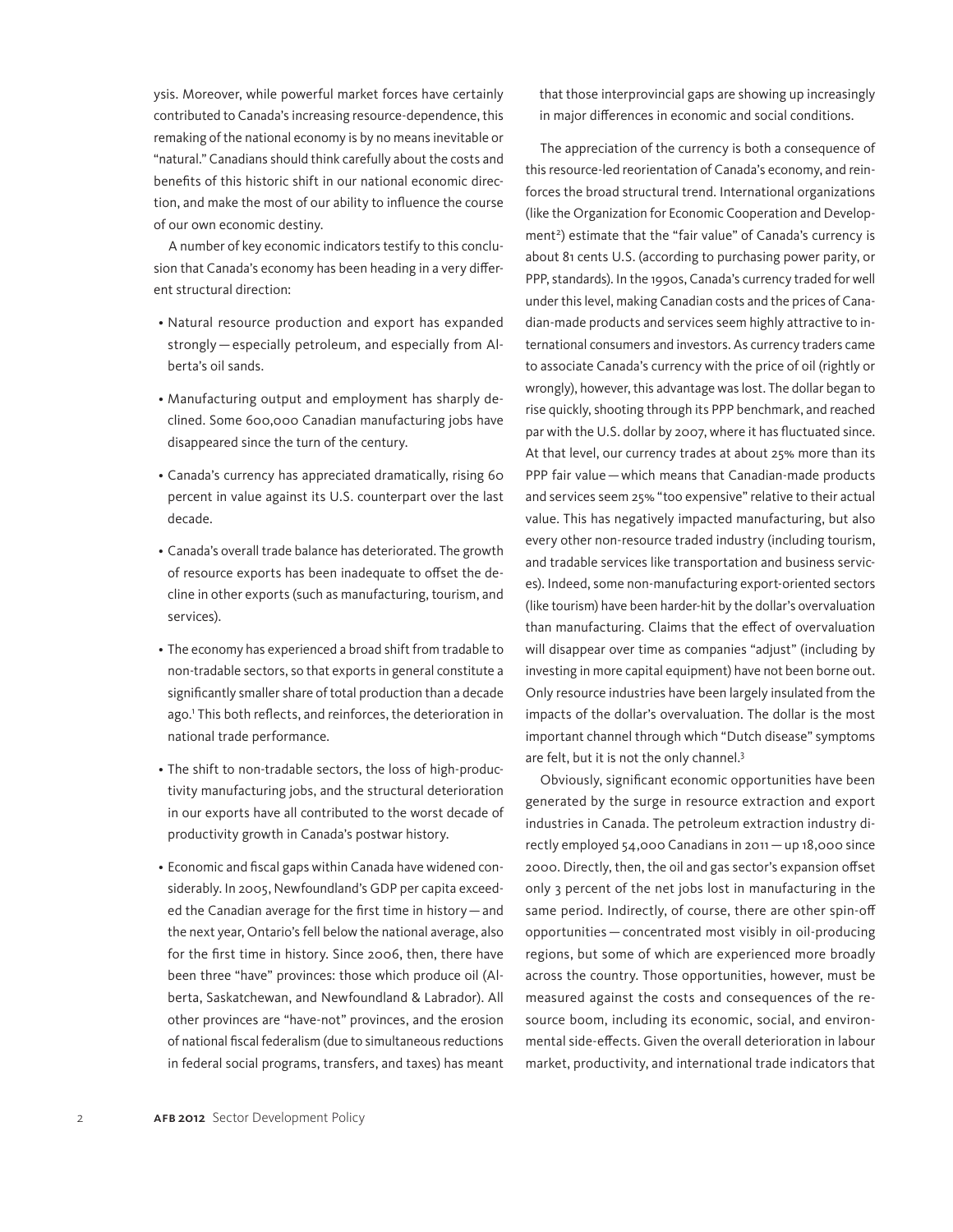has been associated with the resource-driven restructuring of the national economy since the turn of the century, it is hard to avoid the conclusion that this overall trend has been negative for Canada as a whole.

The challenge facing policy-makers is to maximize the longrun, sustainable benefits to Canadians of resource development, and minimize its costs. This means leaning into the winds unleashed by powerful and profitable resource extraction opportunities, to ensure that these developments are managed in a manner consistent with Canadians' long-run economic, social, and environmental well-being—rather than simply endorsing the present, largely unmanaged trajectory as somehow optimal (and loudly condemning any critics of that trajectory as "unpatriotic"!). Many policy tools are available to tackle this task of managing the structural changes in Canada's economy, in order to avoid Dutch disease symptoms, maximize the benefits of resource developments, and minimize their costs.

One especially promising set of policy measures includes pro-active efforts to support investment, employment, innovation, and exports in targeted high-value sectors of the economy. We refer to this broad policy envelope as "*Sector Development Policy*." The purpose of this paper is to consider the sorts of sector development policies that could be invoked in order to reduce the symptoms of Dutch disease which have become increasingly visible over the past, resource-led decade.

The general goal of sector development policy is to attain a more desirable sectoral mix in the economy, winning a greater share of output and employment in identified high-value or "strategic" sectors than would otherwise be the case. Sector development policy has been historically important in Canada, given our ongoing national challenge to escape the "staples trap," and become more than just a resource-supplier to other countries. We need more industries that add value to our resources (rather than exporting them in raw form); that generate more high-income, high-quality jobs; that embody technology and innovation; and that contribute to greater success in world markets.

This Technical Paper consists of two parts. The first reports in more detail on the negative structural consequences of the mostly unregulated resource boom which has been remaking Canada's economy since the turn of the century. The second section proposes a set of measures which would help to minimize those negative side-effects of resource development, and contribute to a more balanced, successful, and sustainable industry mix in Canada's economy in future generations.

These policies, and the fiscal tools we propose to fund them, formed part of the 2012 *Alternative Federal Budget* (published in March by the Canadian Centre for Policy Alternatives). However, given the overarching historical challenges posed by the current resource boom, and the need to spark a broader policy debate among Canadians about its costs and benefits, we are issuing these proposals in this more comprehensive standalone Technical Paper.

#### Part I: Symptoms of Dutch Disease

Canada's recent economic evolution has been disappointing. At the macroeconomic level, to be sure, Canada's economy is still suffering in *quantitative* terms: still recovering slowly and partially from a stubborn recession, experiencing a chronic lack of jobs and stagnant incomes, and other symptoms of malaise. But our economy is also regressing in *qualitative* terms. The structural make-up of the Canadian economy has become less balanced, and more dependent on exports of unprocessed resources. That trend has negative implications for a whole host of national economic indicators — including productivity, trade performance, our capacity for innovation, environmental performance, regional economic differentials, and more.

Here are just a few indicators and consequences of Canada's accelerating structural decline:

- • *Reliance on primary resource exports*: In July 2011, unprocessed and semi-processed resource exports accounted for two-thirds of Canada's total exports, the highest in decades. In contrast, higher-value finished products accounted for just a third of our exports. Compare that to 1999, when finished goods made up almost 60% of our exports (see Figure 1). Decades of postwar progress in diversifying Canadian exports, and moving "up the value chain" in our trade, has been undone in just 10 years of this resource-led trajectory. And it seems that the more free trade agreements we sign, the more our role as global commodity supplier is cemented.
- • *Deteriorating balance of payments*: This surge in resource exports, even with high global commodity prices, still isn't enough to pay our bills in world trade. Trying to pay for sophisticated high-tech imports by digging more resources out of the ground ever faster is a losing battle. Canada's current account balance (which considers all current international payment flows, including trade, tourism, and investment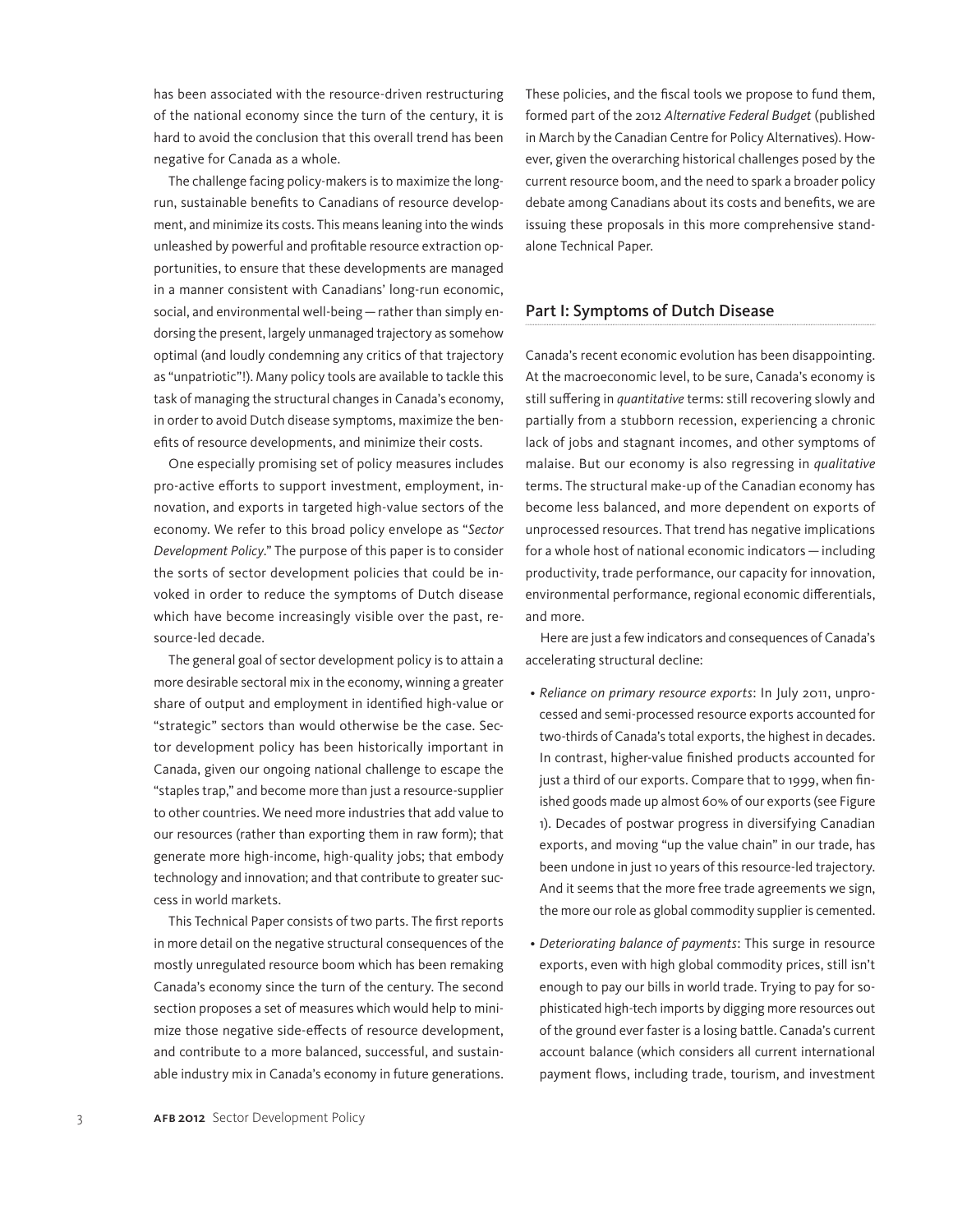

income) was \$50 billion in deficit in 2011. That's over 3% of national GDP—our worst performance since 1993. Because of our failure to produce and sell high-value products and services internationally, we're becoming increasingly indebted to the rest of the world. Continuing foreign takeovers of Canadian assets (incoming foreign direct investment, largely in resources, grew another \$25 billion in just the first nine months of 2011) is the flip side of the coin of our failure to pay our way in international commerce.

- *Poor productivity growth*: One major problem with resource reliance is its negative impact on productivity. Productivity tends to decline over time in resource industries, because it is increasingly costly to extract more remote or marginal deposits. Canada is putting increasing economic emphasis on industries with *declining* productivity, and that pulls down our national performance. Cumulative productivity growth in Canada's business sector from early 2006 through autumn 2011 (five and a half years) was precisely zero. Canadian businesses are now only 70% as productive as U.S. businesses; in 1984, before we negotiated free trade with the U.S., we were 90% as efficient (see Figure 2). Canada ranks 30<sup>th</sup> out of 34 OECD countries in productivity growth over the past decade (see Figure 3).
- • *Lousy innovation*: Canada's structural regression became evident after the turn of the century, driven initially by a number of factors: the dot-com meltdown, the 9-11 attacks and subsequent economic problems in the U.S., and rising global commodity prices (which spurred oil sands and other resource projects). Perfectly overlapping this historical trend has been a long-run erosion in the R&D performance of Canada's businesses. Business sector R&D has declined by almost one-third since 2001, measured as a share of our economy, and it's getting worse. Business R&D now stands at just 0.9% of GDP—a fraction of the investments in innovation being made by businesses in other countries such as Korea, Sweden, Finland, the U.S., and even China. Canada has the most generous tax subsidies for R&D in the OECD, and ultra-low general corporate taxes too. But there is a growing consensus among innovation experts that acrossthe-board tax cuts have very little impact on business investment in capital and technology.
- • *Failure to build global companies*: The combined effect of Canada's resource dependence, our open-door policy on foreign takeovers, and our unthinking commitment to free trade agreements has been a stunted domestic business community. Canadian firms are well-known in mining and petroleum, and a small number of other industries (e.g.,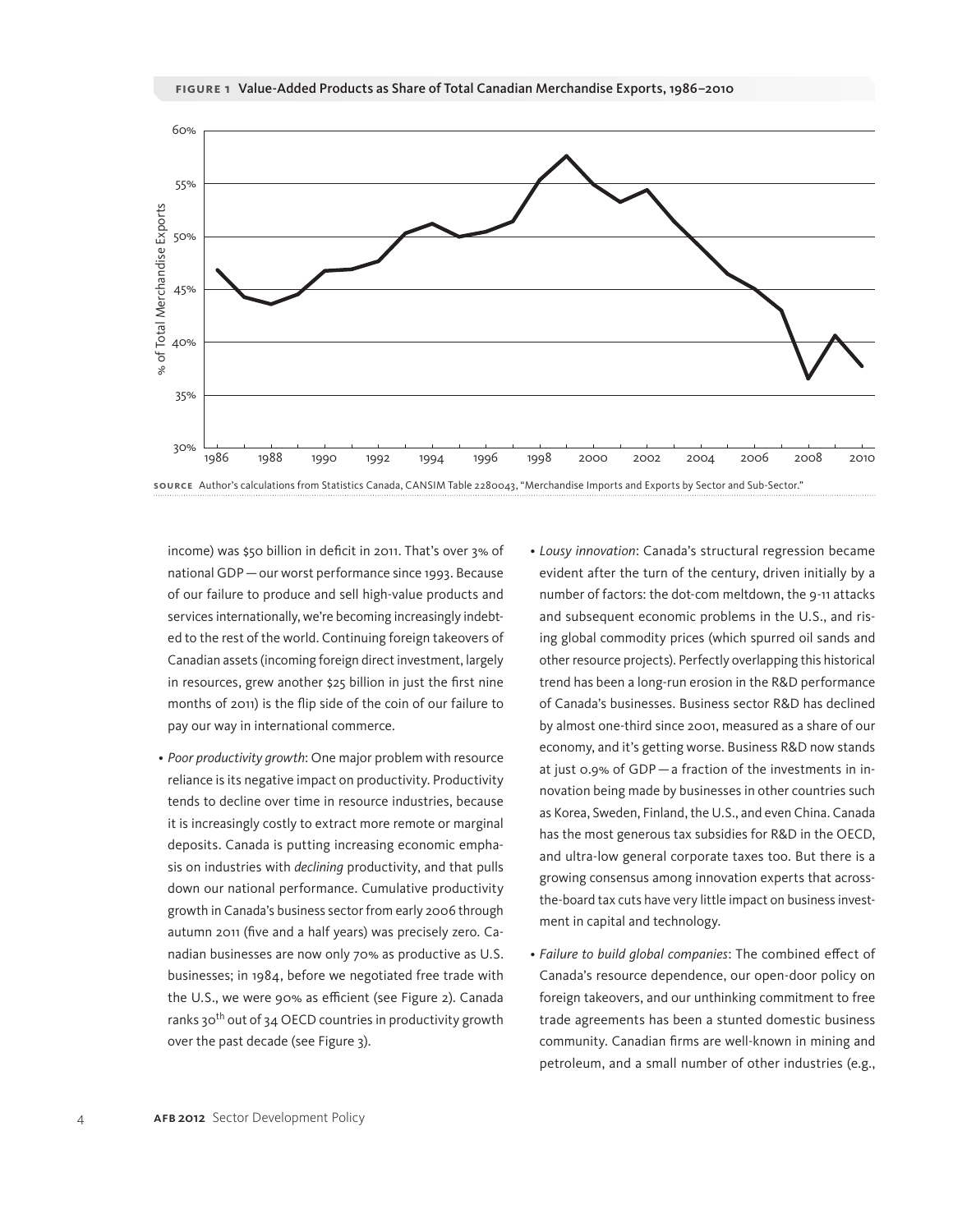





**figure 3** Average Labour Productivity Growth, Selected OECD Countries, 2001–10

**Source** Author's calculations from Organisation for Economic Cooperation and Development, *Economic Outlook* (June 2011), Table 12.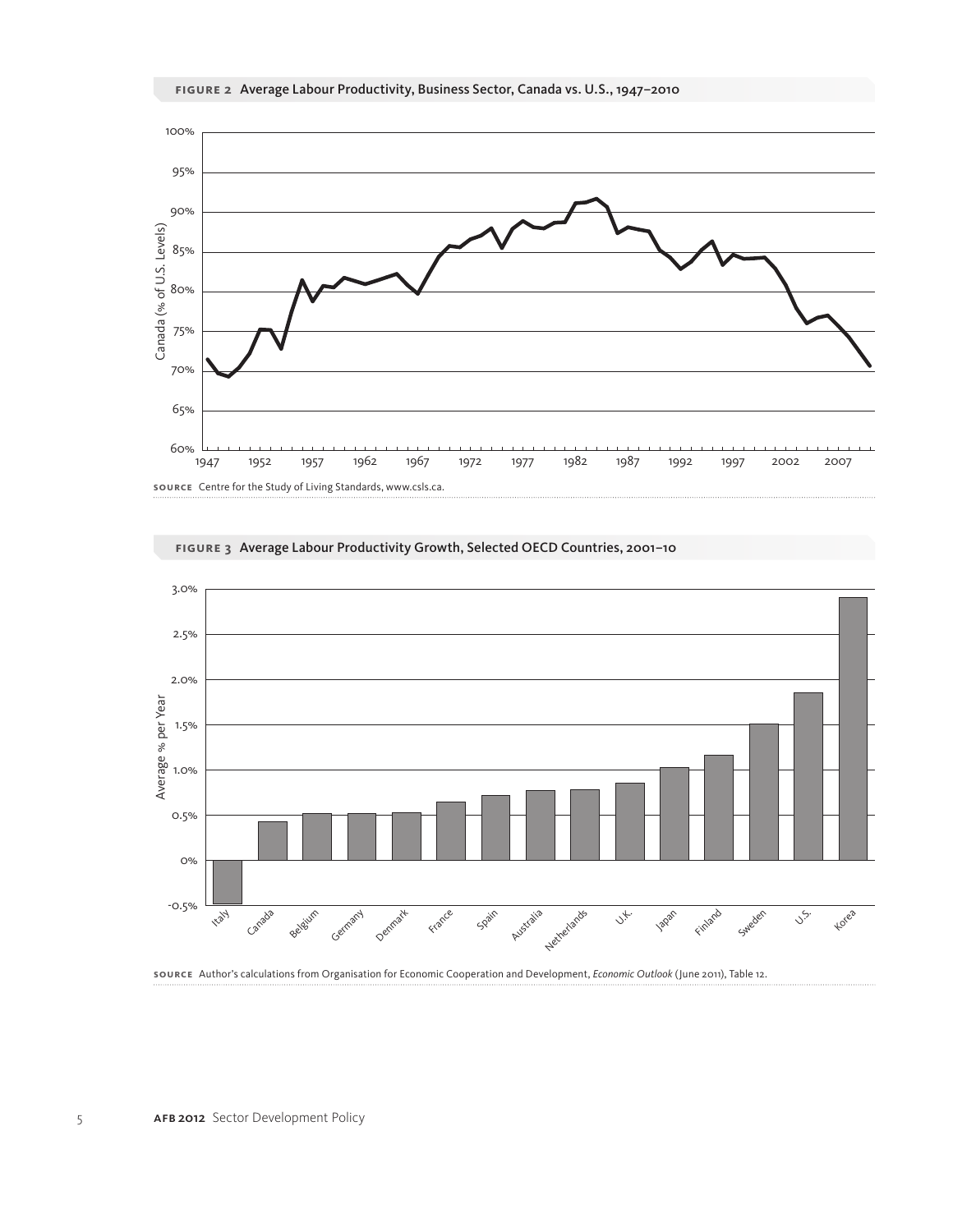banking). But in terms of being able to develop and sell highvalue, innovative products to the world, Canadian firms are almost invisible. Our national failure to nurture globally successful companies is exemplified by the current troubles of Research in Motion. RIM was a rare exception to our national lack of corporate innovation; like the downfall of Nortel Networks a decade earlier, RIM's accelerating decline only highlights our general failure to build a national innovation system.

• *Environmental disaster*: Perhaps the most destructive consequence of our rush back to a "staples" economy is the impact on the environment—and Canada's environmental reputation. According to a recent CCPA study, $4$  the emissions associated with expanded oil sands production will account for over 100% of Canada's total expected growth in GHG pollution between 2005 and 2020; and this doesn't even count emissions caused when that production is burned for energy. By 2020, under current policies, the oil sands will account for more emissions than our entire passenger transportation sector and domestic aviation combined.<sup>5</sup> Yet according to the Copenhagen Accord, Canada is supposed to be reducing emissions by 17% over this time frame. Without a clear plan to tackle these growing emissions, it will be extremely difficult for Canada to meet its reduction commitment. By delaying serious action, it also puts future job creation at risk by failing to invest in green job creation and skills development while locking in carbon-intensive infrastructure that will be quickly outdated as global climate protection actions progress. The enormous economic and political influence of the petroleum industry over the Harper government is a clear factor in this government's abysmal environmental actions—culminating last year in Canada becoming the first nation in the world to withdraw from the Kyoto treaty.

All these signs of structural decline in Canada's economy are at odds with the confident predictions of free-market, freetrade advocates. They promised that "perfecting" the private sector (through trade deals, deregulation, tax cuts, and privatization) would usher in a new era of innovation, efficiency, and trade success. Confronted with the evident failure of their *laissez faire* recipe, these thinkers look around for more "barriers" to business that might still be dismantled; perhaps *then* will the benefits finally start to trickle down. They propose more free trade deals (Europe, India, Korea, Japan, Trans-Pacific), more foreign investment (communications), more deregulation (the Regulatory Cooperation Council with the U.S.), and more tax cuts (the latest phase of the Harper corporate tax cuts took effect January 1, 2012).

For them, the qualitative failure of Canada's economic development despite an increasingly free-wheeling, business-friendly framework is a paradox. But what if the starting assumption (namely, that an all-knowing private sector, freed from government intrusion, is the best vehicle to facilitate development) is all wrong? What if markets need to be challenged, not "freed," in order to maximize investment, innovation, and exports?

International experience should spur a fundamental rethink of Canada's recent market-driven policy direction. The successful state-led industrialization experience of several Asian and Latin American economies in recent decades, where policy was pro-active and interventionist, suggests that innovative, productivity-enhancing growth does not occur spontaneously as a result of market forces. Instead, the "visible hand" of government intervention, in various shapes and forms, is necessary for sustained quantitative and qualitative economic progress. The toolbox used by these countries is diverse and creative: targeted subsidies, strategic trade interventions, active industrial strategies in high-tech industries, domestic procurement strategies, and even public ownership of key firms. These approaches have been far more effective in promoting innovation and export success than Canada's hands-off approach.

Canada's own economic development experience also reinforces this conclusion. Most of the rare high-tech success stories in Canada directly reflected the earlier willingness by our policy-makers to be pro-active, rather than *laissez faire*. These success stories include the auto industry (use of strategic trade policy and other tools), aerospace (public investment, public procurement, and trade policy), and telecommunications (public research support and procurement).

However, these approaches have fallen out of favour since the 1980s, when signing free trade agreements became, by default, Canada's primary industrial strategy. Revitalizing a more pro-active policy stance will be essential if we hope to attain a more balanced, prosperous, and sustainable economic structure. Part II of this report will describe several initiatives to this end.

### Part II: A Cure for Dutch Disease: Active Sector Strategies

We hope for a Canadian economy in which high-value, innovative industries have a larger presence, creating higher-income

6 AFB 2012 Sector Development Policy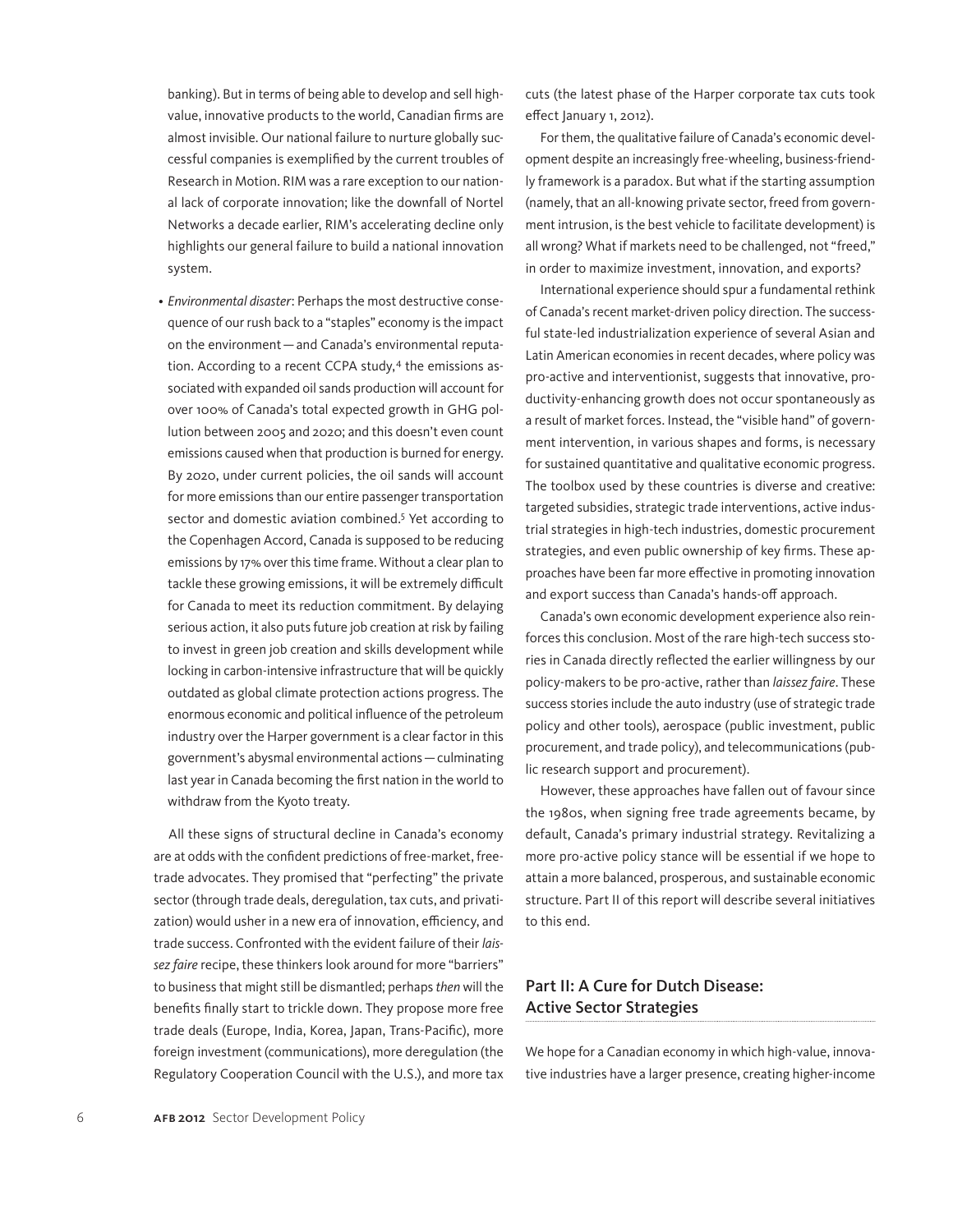jobs, and paying our national bills in international trade. Visioning and implementing a progressive, pro-active sector development strategy to improve the qualitative make-up of the economy must therefore be a crucial element of an overall alternative economic program—complemented by strategies to address other economic weaknesses (especially unemployment).

The *Alternative Federal Budget* project is undertaken annually by a coalition of research, community, environmental, and labour organizations. Its goal is not just to show that there are alternative, more socially constructive ways for the federal government to balance its books. It also aims to present a comprehensive alternative vision for developing Canada's economy in the interests of Canadians and the environment. Given the increasingly obvious symptoms of "Dutch disease" in Canada's economy, and the growing costs and imbalances associated with unmanaged resource developments, it is increasingly important that our progressive economic alternative feature powerful measures aimed at reigning in resource-led development, and better managing it. Here are the major initiatives in the area of Sector Development Policy, that were proposed as part of this year's *Alternative Federal Budget*:

#### **1. Establish a System of Sector Development Councils**

The federal government will work with other stakeholders (including provincial governments, labour organizations, industry associations, businesses, universities and colleges, research and engineering institutes, and financial institutions) to establish a network of Sector Development Councils. These councils will be established in a range of goods- and servicesproducing industries that demonstrate many or all of the following characteristics: technological innovation, productivity growth, higher-than-average incomes, environmental sustainability, and export intensity. A non-exclusive list of these sectors would include: green energy technologies; aerospace and space products; communications equipment and services; value-added forestry products; motor vehicles and components (with an emphasis on alternative fuel and sustainable technologies); tourism; high-value transportation services; specialized health services; film and broadcasting; software development; and composite materials. The councils will work to identify opportunities to stimulate more investment and employment in Canada; to develop and mobilize Canadian technology; to utilize technologies developed in universities and other educational institutions for industrial applications; to invest in sustainable products and practices; to better penetrate export markets. In this way, the councils would constitute the first step in rebuilding Canada's broader national capacity for sector development planning. Each council will be asked to develop a medium-range plan for developing its sector in Canada, and a short-list of actionable items that could help to attain that plan's targets. The Sector Development Councils would be given an annual operating budget to support their work, commission research, and perform other infrastructural tasks. (The actionable items that arise from their recommendations would be financed through other policy vehicles, including those listed below.)

#### **2. Take Immediate Efforts to Enhance Value-Added Production and Investment in Key Sectors**

The Sector Development Councils will begin the mediumterm task of developing comprehensive strategies for many key tradeable sectors. In some sectors, immediate measures can be taken to address current challenges and opportunities. These initiatives will include:

*Green Energy Manufacturing*: Current initiatives in energy policy hold great potential to stimulate the Canadian manufacture of components for solar, wind, and other green energy systems. Federal policy can complement and support these initiatives with a 10% investment tax credit for new capital and tooling in green energy manufacturing, and support for skills development for newly hired "green collar" jobs.

*Automotive*: A comprehensive new auto industry strategy will include support for product development and tooling for alternative fuel vehicles (including electric and hybrid vehicles); skills support to assist the industry through the coming demographic transition of its skilled workforce; and trade policy measures to address the debilitating one-way imbalances in automotive trade between North America, Asia, and Europe. The auto strategy would also feature a new Extended Producer Responsibility (EPR) initiative, consisting of investments in motor vehicle recycling, end-of-life conversion, and green motor vehicle components production. This EPR program would be self-financed from a new Green Car Levy imposed on all sales of new motor vehicles in Canada.The federal government should maintain its current equity share in General Motors to leverage continuing investments by that company in Canadian plants and technologies. Fiscal participation by the federal government in future auto investments must be accompanied by measures that commit each participating firm to maintaining a proportional Canadian production footprint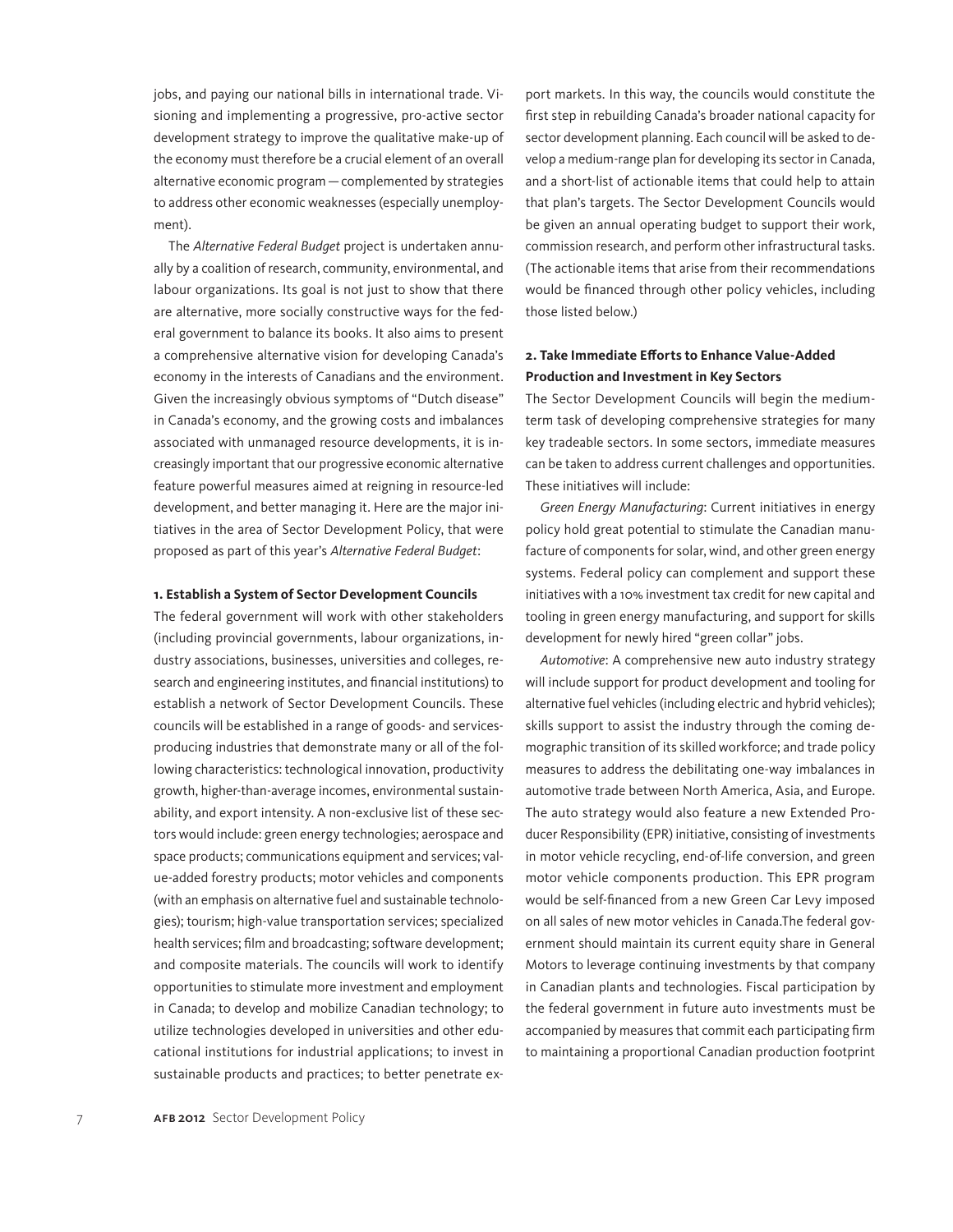(sufficient to match or exceed the value of each company's sales into the Canadian market).

*Aerospace*: The federal government has touted its proposed mega-purchase of new fighter aircraft as a great boon for Canadian aerospace producers. This claim is vastly overstated; in contrast to previous major defence purchases, there is no guarantee that Canadian aerospace producers will win anything like a proportionate share of Canadian value-added spin-offs through this contract. The first priority of a national aerospace strategy should be to maximize Canadian production of domestic civil aviation products (including commercial airlines, search-and-rescue, and fire-fighting equipment). This will require further active partnerships with Canadian aerospace producers (including Bombardier, Pratt & Whitney, and others), with special emphasis on supporting new product programs to improve fuel efficiency and reduce greenhouse gas emissions. Whatever defence purchases are eventually considered appropriate (consistent with a progressive foreign policy and recognition of other budgetary priorities) must be sourced through offset agreements that ensure dollar-for-dollar Canadian content in the final purchase.

*Primary metals*: No sector of the economy has been more damaged by foreign takeovers than primary metals; longstanding Canadian companies that were pillars of our national development (Stelco, Dofasco, Algoma, Inco, Falconbridge, Alcan) no longer exist, and in every case the new owners have exacted a terrible toll on workers and communities. The actions of U.S. Steel are the most egregious of all; the company extorted concessions from its workers, blatantly violated the weak conditions attached by Investment Canada officials to its takeover of Stelco, and then received a token slap on the wrist from the federal government as "punishment" for its abrogation of those conditions. The U.S. Steel experience vividly demonstrates the necessity for a totally new approach to regulating foreign direct investment in Canada. The new Canadian Ownership Act (described below) will ensure commitments regarding maintenance and modernization of Canadian primary metal production are negotiated with all the foreign owners who now control primary metals production.

*Forestry*: Forestry and wood/paper products are important export industries and important employers in many regions of Canada. Sadly, the industry has been hammered by the decline in the U.S. housing market, the overvalued Canadian dollar, and a vast insect infestation (the pine beetle) in Western Canada induced by global warming. Support for the industry's sustainable recovery will be provided through an annual fund

to enhance the production of value-added forestry, wood, and paper products; implement energy conservation and other sustainable practices; and invest in skills required for sustainable forestry and forestry products production.

*Agriculture***:** As with forestry, the goal of sector policy in agriculture is to maximize the potential for value-added production and innovation in Canada, and address the needs of environmental sustainability. Farm incomes in Canada have been devastated by the recession and low prices, and will be further undermined (for grain farmers) by the Harper government's attack on the Canadian Wheat Board. Farm income supports in Canada must be restructured to place special emphasis on sustainable and organic production, and on production for local use (reducing much of the pointless trade in foodstuffs that can and should be produced locally). Operating income supports must be capped to avoid making subsidy payments to large corporate farms. To achieve these aims, the AFB proposes an annual Sustainable Farming Income Support program. Much of the cost of the program will be offset by the elimination of subsidies for biofuel crops. The collective marketing authority of the Canadian Wheat Board will be reinstituted.

#### **3. National Green Skills Initiative**

The AFB fully embraces the priority of building a sustainable economy. We recognize that the adjustment to sustainability entails significant costs and challenges, but there are also many upsides and opportunities associated with the greening of our economy. In all sector development strategizing, the reduction of pollution, the development of clean technology, and the amelioration of existing environmental damage will always be top priorities in the list of criteria for ranking selected initiatives. To maximize the environmental upside of sector development strategies, and ease the associated transitions, our sector development strategy pays special attention to the need to stimulate the creation of good green jobs across a range of specific activities. In addition, and to facilitate faster growth of green industries, the 2012 AFB proposes a National Green Skills Initiative, established under the umbrella of HRSDC, to support college and on-the-job training that will enhance the capacity of Canadian workers to perform high-level services in green industries. This program would operate in partnership with provincial governments, colleges, employer associations, trade unions, and other stakeholders. Its activities would include the development of new transferable certifications in green job skills (such as green energy systems, insulation and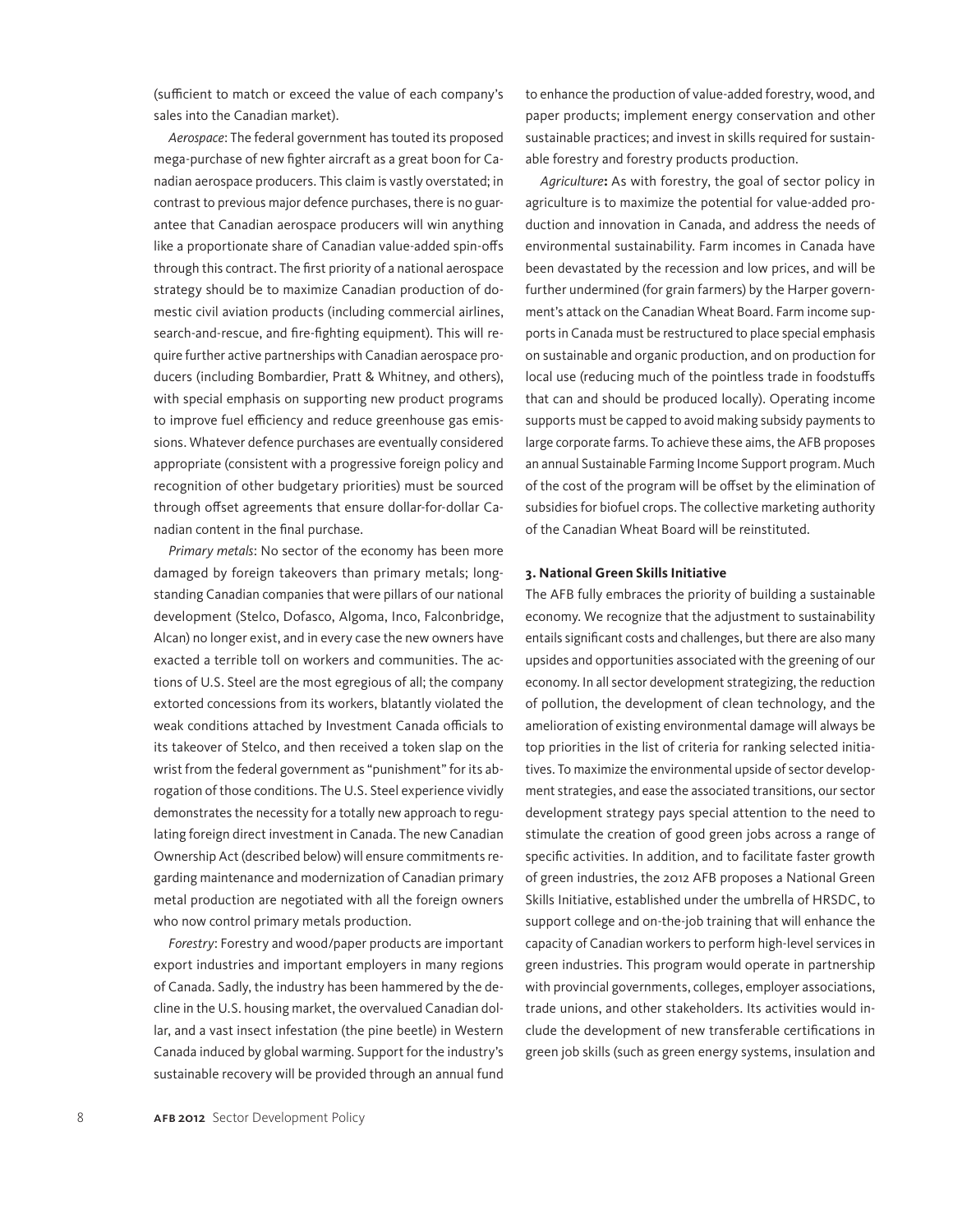retrofit, and environmental management), thus supporting the emergence of brand-new green jobs careers.

#### **4. Control Non-Renewable Energy Developments (Especially in the Oil Sands)**

The willy-nilly energy boom of the last decade imposed immense economic and environmental strains on Canada—notwithstanding the jobs and other economic spin-offs that were generated by that boom. The federal government (in partnership with provincial governments, where provincial governments choose to work cooperatively in this area) should implement a more sensible and sustainable framework for the development of these resources, in the interests of all Canadians and global environmental sustainability. To accomplish this, the federal government would reinstate corporate income tax rates on petroleum production to the former 28% rate that prevailed prior to the series of corporate tax reductions that began in 2001. This measure would raise additional annual revenues for the federal government (to be used to capitalize the Canadian Development Bank, as described below). The federal government would also impose a new regime of environmental approval processes on major energy developments to constrain new developments (especially bitumen projects) consistent with Canada's international treaty commitments, including our national targets to reduce greenhouse gas pollution. The government would also impose new targets on petroleum developments regarding Canadian content in purchases of capital equipment, supply, and services (similar to the Canada Benefits programs, which the federal government applied to frontier energy developments), and set increasing targets for Canadian processing and refining of bitumen. This deliberate effort to slow and regulate new energy developments, while working to maximize the Canadian value-added spin-offs from those developments, would ensure that they occur in a more manageable manner, with fewer side-effects and greater net benefits for all Canadians.

#### **5. Replace the Investment Canada Act**

The continuing expansion of foreign ownership and control in Canada's economy is both a consequence, and a reinforcing cause, of the general structural regression in the sectoral makeup of our economy. The Investment Canada Act (introduced in 1985 to replace the former Foreign Investment Review Agency) has facilitated this process. The Act's vague "net benefit test" is opaque and ineffective. The Act should be scrapped and replaced with a new Canadian Ownership Act, which would review all large takeovers of Canadian businesses. The new Act would specify the methodology for a transparent cost-benefit test. For a takeover to be approved, a foreign investor would have to make binding commitments to production and employment levels, new investments in fixed capital and technology, and an expansion of Canadian content in supply contracts and other inputs. Failure to live up to those commitments would incur sanctions up to and including the retroactive revocation of the acquisition. Lower levels of government, community stakeholders, and workers' organizations would be allowed input into the process of evaluating and reviewing a proposed foreign takeover. The new cost-benefit test would consider the long-run future cost of exported profits and dividends, and the potential economic and strategic implications of the loss of control over key resources or technologies. It would exclude share purchase payments to a company's existing owners from the national cost-benefit test: an acquiring company cannot "buy" its way to positive net benefit just by increasing the premium it is willing to pay for the target company's shares (since the windfall gains from those share purchases do not flow to Canadian society generally). Rather, costs and benefits would be judged on the basis of the company's future real operations in Canada. Companies that invest in Canada in order to add real capital, technology, business expertise, and with a commitment to grow their real operations here, would be welcomed under this new Act.

#### **6. Reduce the Canada-U.S. Exchange Rate**

Canada's currency has been trading at levels far above its "fair value" for most of the last several years, driven higher by speculative financial pressures and global commodities prices. This over-valuation has contributed substantially to the deterioration of all non-resource export industries in Canada (including manufacturing, tourism, and tradeable services). A true fair value for our currency, based on comparisons of purchasing power, unit production costs, and other benchmarks, would be around 80 cents (U.S.). The efforts described above to rein in the rampant, unplanned development of energy extraction and export projects, and to regulate and limit foreign takeovers, would automatically lead to an immediate and substantial pullback in the Canadian currency. Additional downward pressure on the dollar could be mobilized, if needed, by the federal government instructing the Bank of Canada that a sustainable value for the currency (consistent with the long-run success of Canadian non-resource exports) should be taken directly into account in setting the Bank's monetary policy decisions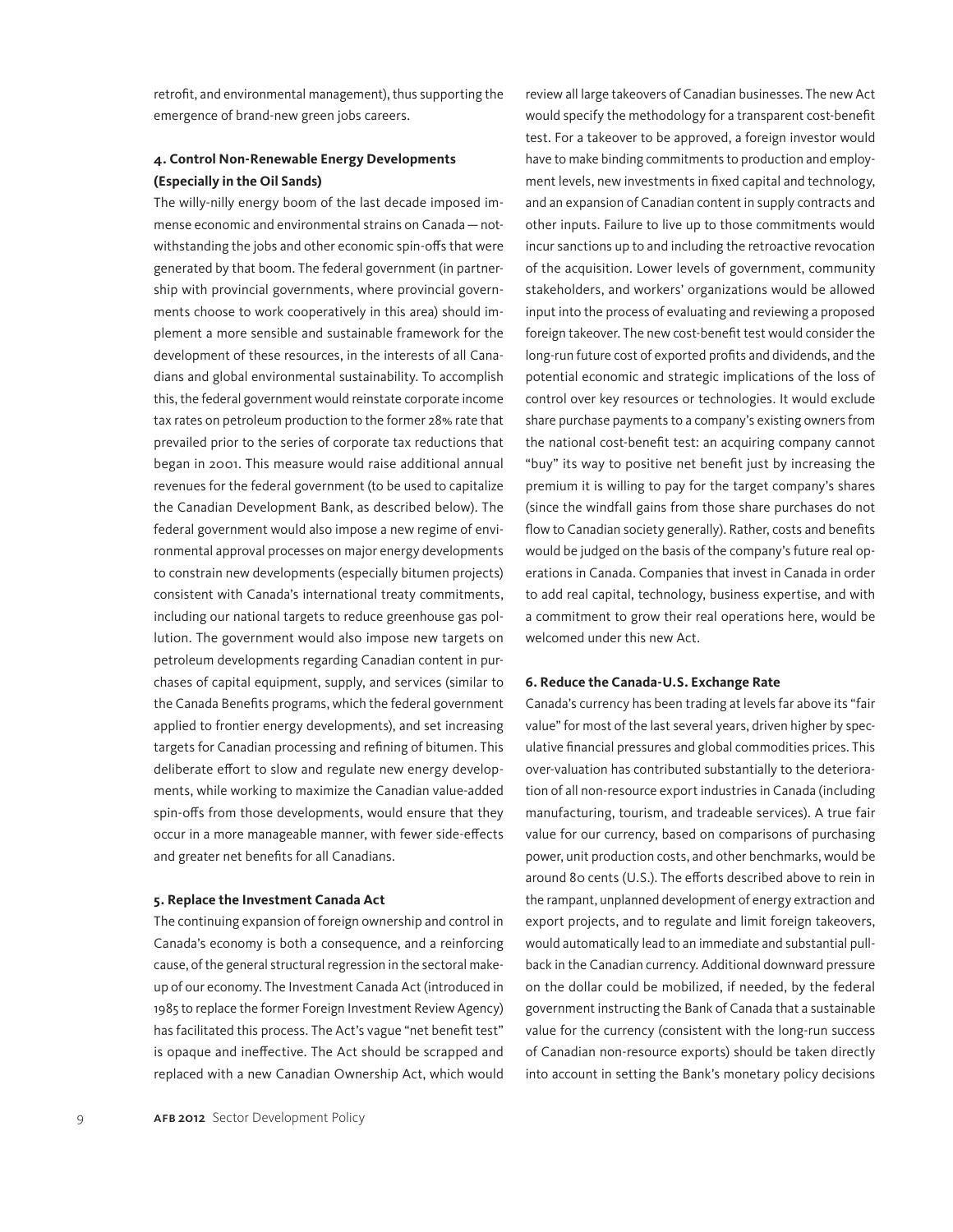and interventions. Ultimately, Canada must work with other countries to establish a global trade and exchange rate regime that is more cooperative and stable than the current system. This system must commit to promoting an expansion of global demand (in contrast to the current system's deflationary bias), a sharing of adjustment burdens between deficit and surplus countries, and limits on financial markets' power to control exchange rates.

#### **7. A New Approach to International Trade**

The federal government is pressing hard for several new free trade agreements (FTAs), including a very dangerous proposal for a comprehensive trade pact with the EU that poses enormous threats to Canadians in numerous areas, ranging from the liberalization of public procurement, to stronger intellectual property rules (and hence higher prices) in pharmaceuticals, and the general loss of jobs and markets for a wide range of manufactured products. The proposed deal is just one of a flurry of NAFTA-style trade pacts that the Harper government is rushing to seal, now that it holds a majority in Parliament. Others on the front burner include prospective deals with India, Japan, the Trans-Pacific Partnership, and Korea. In every case, the government invokes the same knee-jerk but unsubstantiated claims about diversifying Canada's exports away from the struggling U.S. market, enhancing productivity, and stimulating new exports from Canada. The reality of Canada's past trade deals refutes that optimistic vision: our exports have grown more slowly with FTA partners than with other trade partners, but our imports have grown more quickly, and bilateral balances have deteriorated.<sup>6</sup>

As noted above, Canada's international trade performance has been miserable in recent years, deteriorating in both qualitative and quantitative terms. The government's only answer to this record seems to be to sign more free trade deals. History proves that these FTAs will not solve Canada's trading problems—they will make them worse. The failure of our exports is due not to foreign trade barriers, but to the inadequate capacities of Canadian businesses (as discussed above), which continue to rake in short-term profits from resource extraction, but lack the wherewithal to develop more innovative, valuable products for export markets. Developing strategic sectors, not signing more FTAs, is the best way to improve Canada's trade performance. In fact, FTAs perversely constrain the ability of governments to foster investment and exports from key sectors (although that hasn't stopped many other countries, from Finland to Brazil to China, from doing just that). The 2012 AFB recommends the cessation of FTA negotiations with the EU, India, Japan, Korea, and the proposed Trans-Pacific deal. Instead of more FTAs (with their built-in bias in favour of corporate mobility and privilege, at the expense of democratic economic governance), the federal government should pursue a different model of trade agreement with key partners—including Europe, the U.S., and other jurisdictions (such as China, whose massive \$40 billion trade surplus with Canada gets bigger every year, and is now a massive drain on Canadian employment and incomes). The main goals of these alternative negotiations would be to extract commitments to balanced two-way trade flows (reducing the lopsided deficits that characterize most of our trade relationships); to recognize the need for and the legitimacy of government policies to promote sectoral development and economic diversity; and to spread adjustment costs more evenly across all parties (both surplus and deficit nations).

The crucial factor for improving Canada's trade performance, however, has nothing to do with trade deals—whether free trade deals or alternative models. The real barrier to enhancing the value, diversity, and success of our exports depends more importantly on whether we are able to stimulate more dynamic, innovative, and globally-oriented industries and businesses.

#### **8. Establish a Canadian Development Bank**

To provide financing for the ambitious development programs prepared by the Sector Development Councils, the federal government will create and endow a new publicly-owned economic development bank, the Canadian Development Bank. The bank's initial capital would be provided from a share of the higher corporate income taxes collected from the petroleum industry. The bank (like other banks, both commercial and publicly-owned) would leverage that capital into an expanded portfolio of loans and other financial placements (including equity in some cases) in new sector development initiatives that advance the public policy goal of diversifying Canada's exports and stimulating industries that are both desirable and innovative. In other words, this new public bank—like existing private banks—would have the power to create credit and allocate it to selected projects and enterprises in the real economy. The main difference is in the criteria that would guide its financing activity; the Canadian Development Bank's mission is to foster innovative investment in targeted sectors of the economy, with the condition that the bank breaks even with its invested capital. (This implies charging relatively lower rates